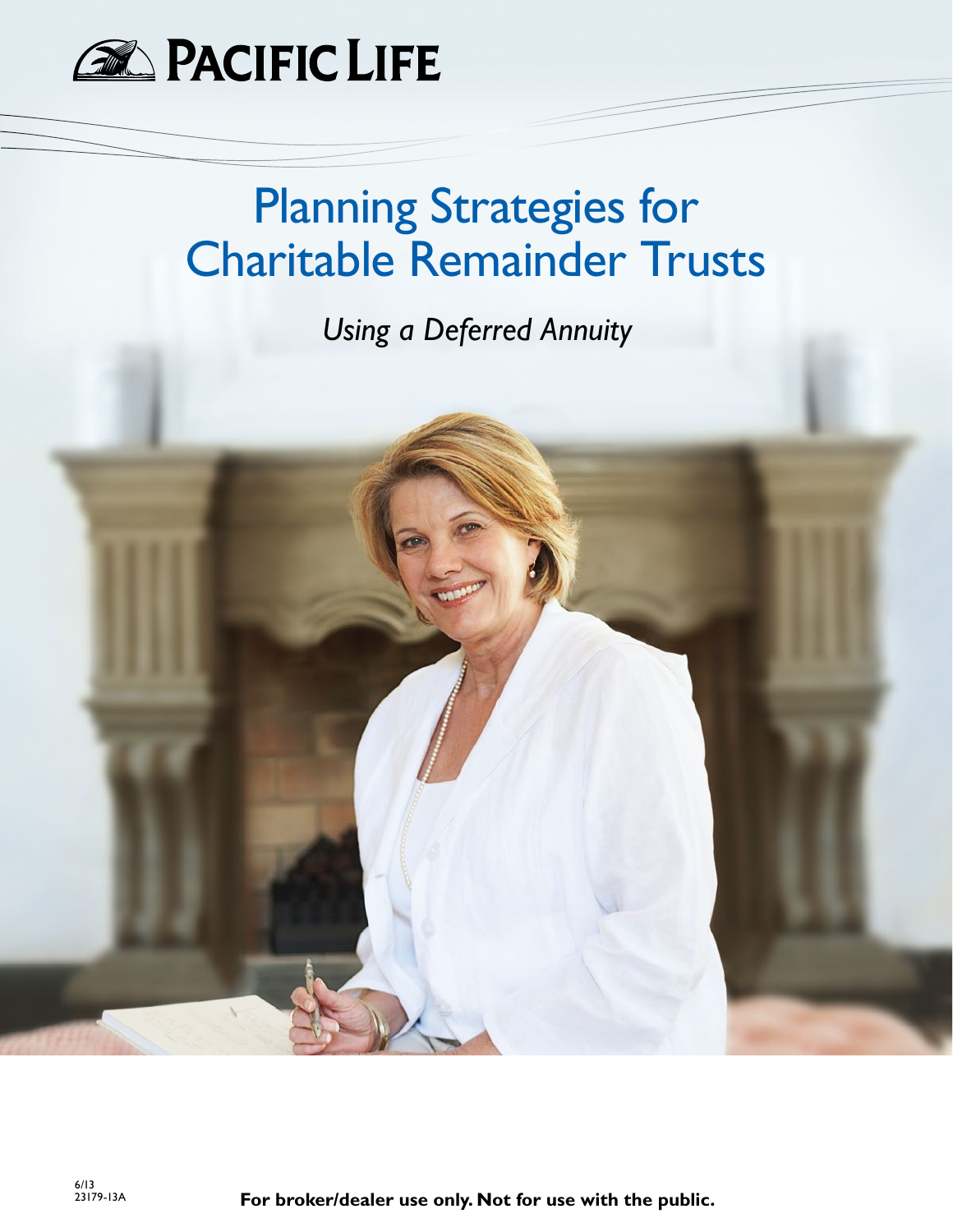# CRT Planning with Your Clients

- 1 Identify clients and prospects who are:
	- **o** Charitably inclined.
	- **o** Interested in a tax deduction.
	- **o** Seeking income.
	- **o** Would prefer to save on capital gains tax when planning to sell highly appreciated assets in the near future, such as: appreciated stocks, rental property, privately held business(es), and undeveloped land.

**2** For clients with existing CRTs, check with the trustee and tax advisor to confirm whether an annuity would be a good fit for the investment objectives of the trust.

**3** Structure the annuity contract to meet the trust objectives. For example:

- **o** Owner = CRT
- **o** Annuitant = Income Beneficiary
- **o** Beneficiary = CRT

With this structuring, the contract's death benefit pays out upon the death of the annuitant, which should coincide with the trust provisions that require payout to the trust's remainder beneficiary (the charity) upon the income beneficiary's death.

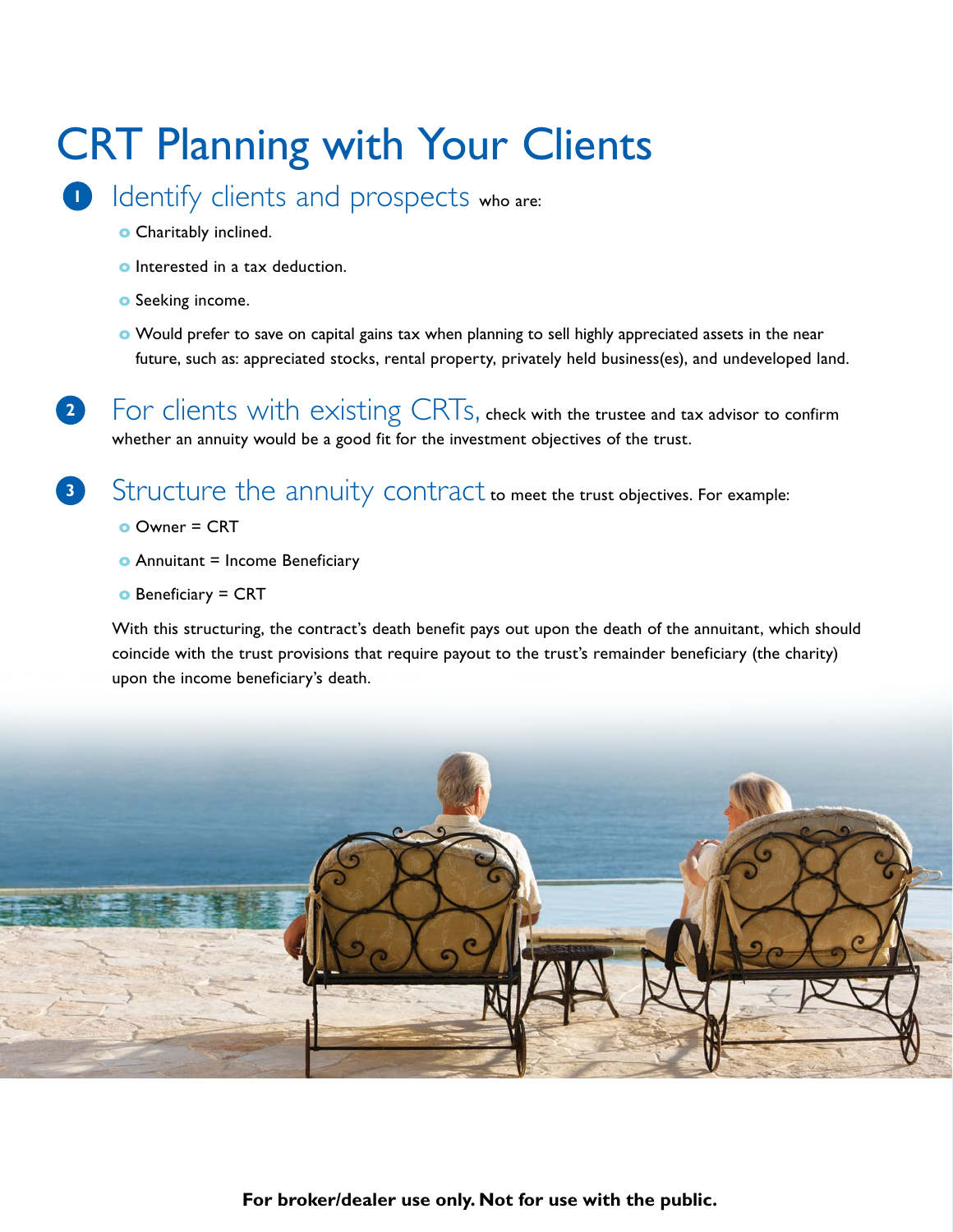## Using a Charitable Remainder Trust in a Financial Plan

A charitable remainder trust (CRT) is a tax-exempt, irrevocable trust designed to provide your client with a:

- **o** Charitable income tax deduction.
- **o** Income stream for life or just a period of time.
- **o** Gift to a charity at the termination of the trust that avoids estate tax.<sup>\*</sup>

Generally, there are several common challenges that clients encounter when considering a CRT as part of an overall financial plan.

## **1** Balancing Goals

Managing the financial goals of income and remainder beneficiaries.

## **<sup>2</sup>** Deferring Income

Finding an investment that allows the deferral of the trust income stream.

A deferred annuity may be a strategy that can help your clients address these challenges and achieve their objectives.

#### **WHO'S WHO IN A CRT**

**Income Beneficiary:** The beneficiary who receives income from the trust while the donor is living.

#### **Charitable Remainder Beneficiary:**

The qualifying charity that receives the remaining assets at the termination of the trust, usually following the donor's death.

#### **Special Independent Trustee:**

A trustee granted exclusive fiduciary powers and given the sole discretion regarding the valuation of assets, the nature of contributed assets, and distribution of income.

Variable annuities are long-term investments designed for retirement. The value of the variable investment options will fluctuate and, when redeemed, may be worth more or less than the original cost.

Annuity withdrawals and other distributions of taxable amounts, including death benefit payouts, will be subject to ordinary income tax. For nonqualified contracts, an additional 3.8% federal tax may apply on net investment income. If withdrawals and other distributions are taken prior to age 59½, an additional 10% federal tax may apply. A withdrawal charge and a market value adjustment (MVA) also may apply. Withdrawals may reduce the value of the death benefit and any optional benefits.

IRAs and qualified plans—such as 401(k)s and 403(b)s—are already tax-deferred. Therefore, a deferred annuity should be used only to fund an IRA or qualified plan to benefit from the annuity's features other than tax deferral. These include lifetime income, death benefit options, and the ability to transfer among investment options without sales or withdrawal charges.

\* According to the American Taxpayer Relief Act of 2012, the federal estate, gift, and generation-skipping transfer (GST) tax exemption amounts are all \$5,000,000 (indexed for inflation effective for tax years after 2011); the maximum estate, gift, and GST tax rates are 40%.

> Insurance products are issued by Pacific Life Insurance Company in all states except New York and in New York by Pacific Life & Annuity Company. Product availability and features may vary by state.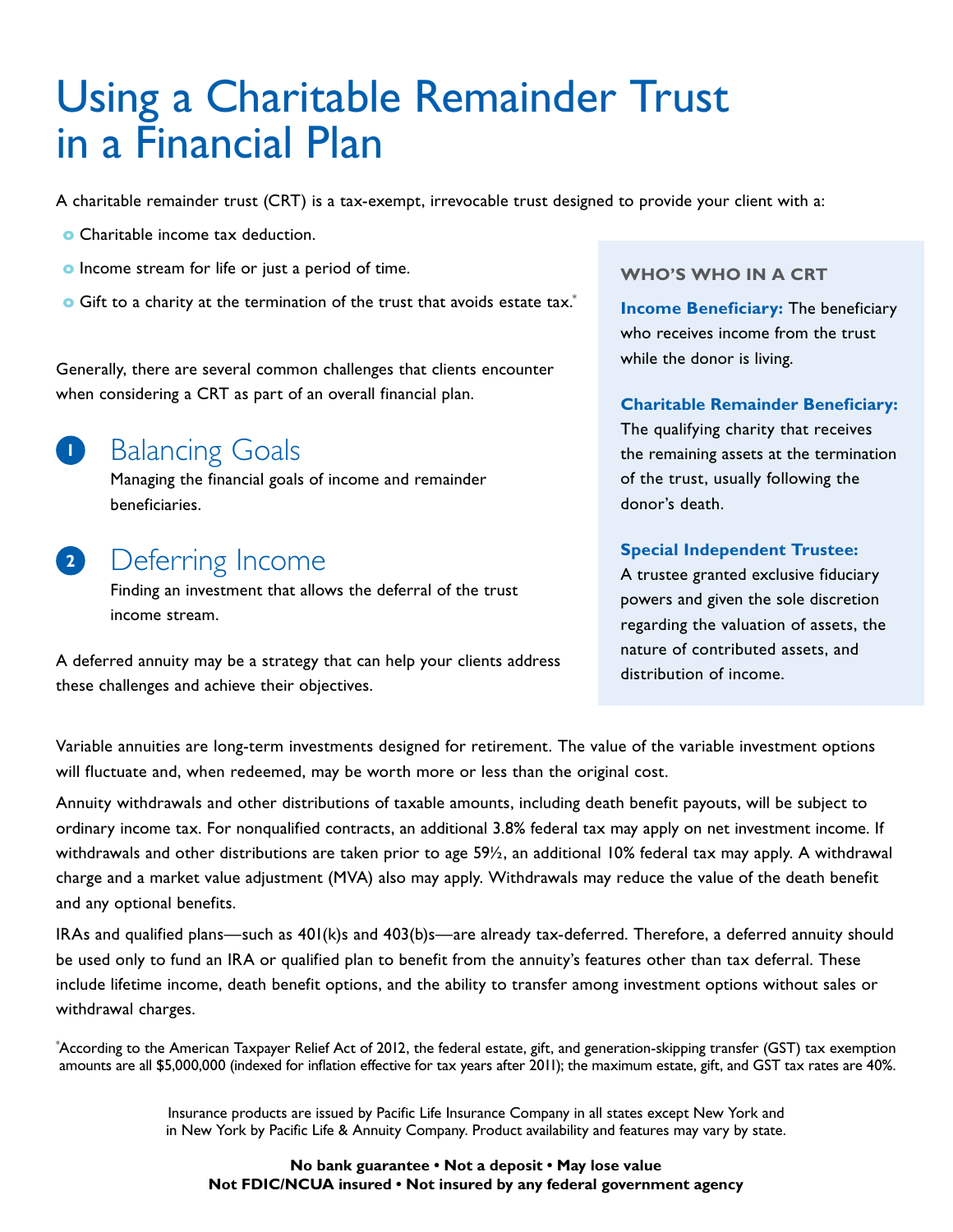## **Objective: Balancing Goals**

Managing the financial goals of income and remainder beneficiaries

**1**

A CRT trustee must act in the best interest of all trust beneficiaries—both the income and remainder beneficiaries. This means preserving and/or growing the CRT asset in order to provide income during the income beneficiaries' lives and leave a charitable gift to the remainder beneficiary. A common way to accomplish this involves finding investment options that will offer diversification and some form of death benefit.



**STRATEGY**

A deferred annuity owned by a CRT can provide access to a broad array of investment options and asset classes, while avoiding the common transaction expenses found in other investment products when moving between different investments. Annuities also provide guaranteed death benefits that can offer protection from market risk not found in most other equity-based products.

#### **Considerations**

- **o** Annuity income is generally taxed at a higher "ordinary income" tax rate, as compared to capital gains tax (when trust assets are invested in capital assets).
- **o** Any distributions may reduce or adjust the annuity's death benefit amount.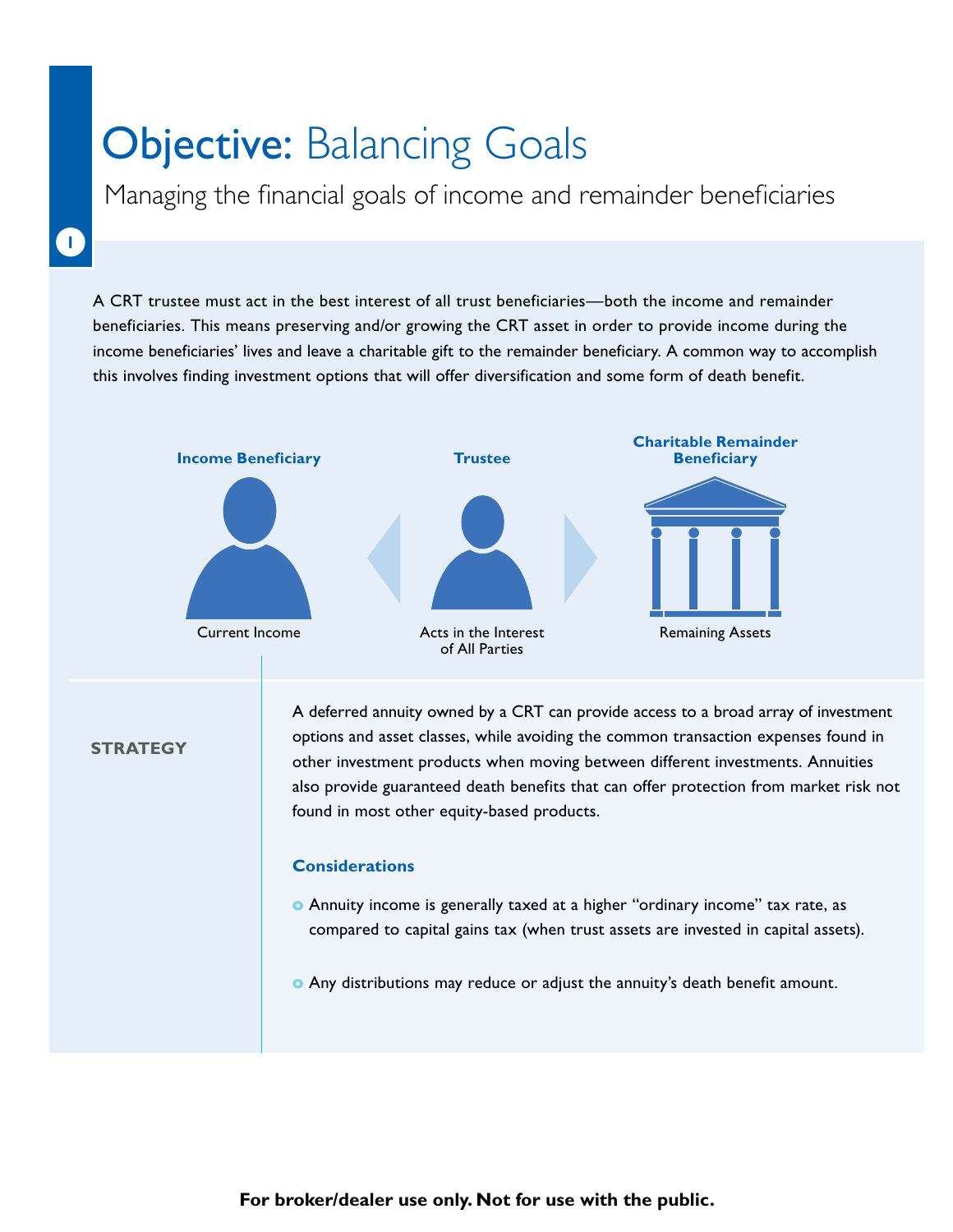## **Objective: Deferring Income**

Finding an investment that allows the deferral of the trust income stream

## **2**

A common objective is to delay the income stream to a future date by using a net income with makeup charitable remainder trust (NIMCRUT).

Yet, deferring income can be difficult to achieve with investments that automatically distribute interest and dividends. When these types of distributions are received by the NIMCRUT, they must be paid out to the income beneficiaries.